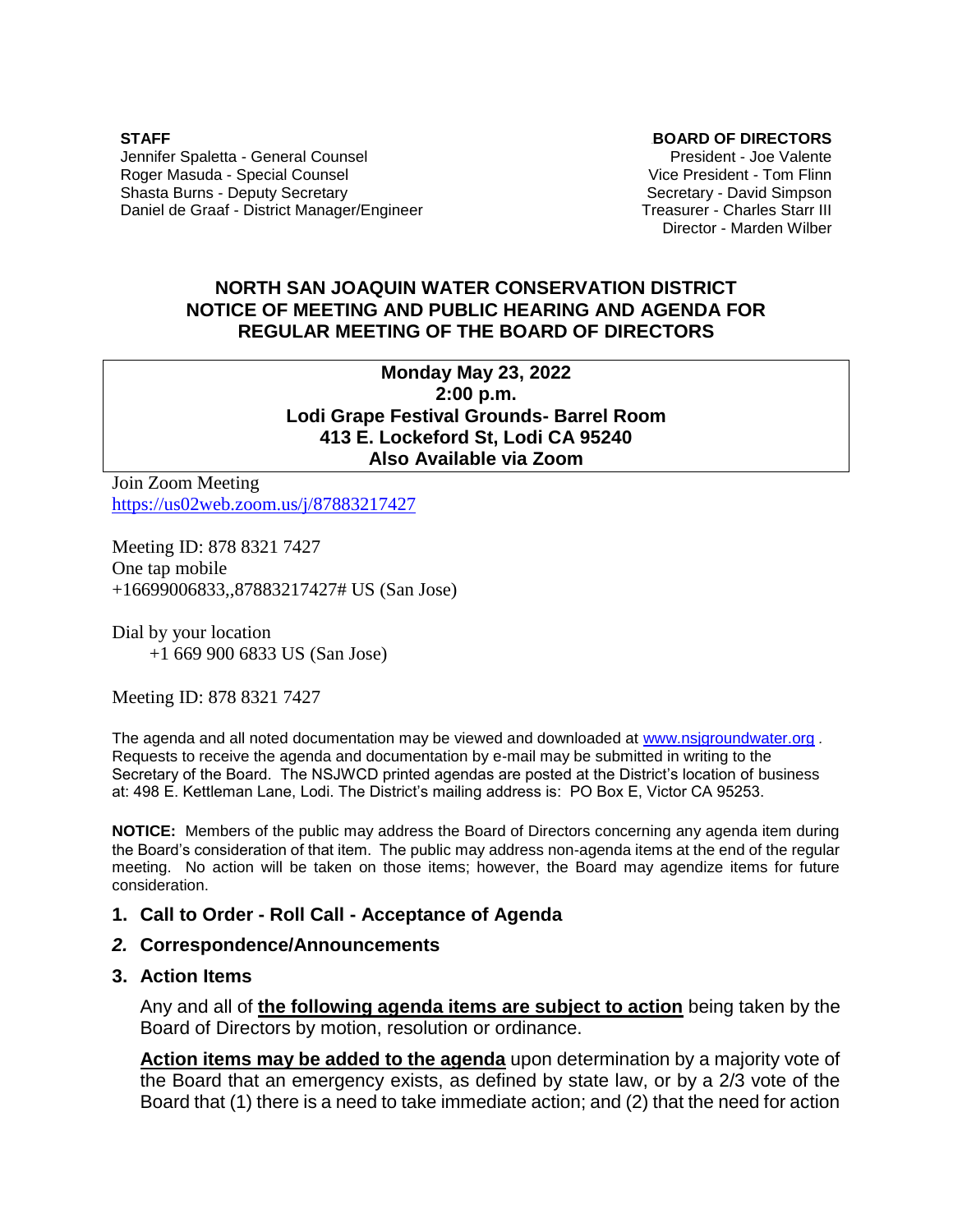came to the District's attention after the agenda was posted.

- A. Approval of the Minutes for the Regular Scheduled Board Meeting on April 25, 2022 *(attachment 1).*
- B. Financial Matters
	- 1. NSJWCD Monthly Treasurer Report. *(attachment 2)*
	- 2. TLID #1 Monthly Treasurer Report*. (attachment 3)*
	- 3. ID #3 Monthly Treasurer Report. *(attachment 4)*
	- 4. Approve Transfers between Accounts
- C. Grant Activity
	- 1. Consero Activity Report (*attachment 5)*
	- 2. State Grants
		- a. SGMA Implementation Round 1 Grant North System Improvement Project – Phase 1 (\$3.9 million awarded, working on grant agreement)
		- b. IRWMP Round 2 Grant South System Recharge Project (\$3 million set-side, subject to application and contract)
			- i. Resolution 2022- Authorizing County as Applicant and Cost-Share agreement with Local Project Sponsors (*attachment 6)*
	- 3. Federal Grants
		- a. Federal Appropriation South System Recharge Project (\$1 million awarded, working on regulatory process)
		- b. New USBR WaterSmart Grant Opportunity action as needed *(attachment 7)*
- D. Review Water Supply Conditions and Operations
- E. Engineer/Manager's Report (*attachment 8*)
- F. South System
	- 1. Improvement District 3A Pixley Lateral Warrant Financing Agreement (*attachment 9*)
	- 2. DREAM Project Tour early July
- G. North System
	- 1. Discuss North System Landowner Workshop/Survey for formation of new Improvement District
- H. Cal-Fed/Woodbridge
	- 1. Resolution 2022-\_\_\_ Accepting Nakagawa Easement for Pump and Pipeline *(attachment 10)*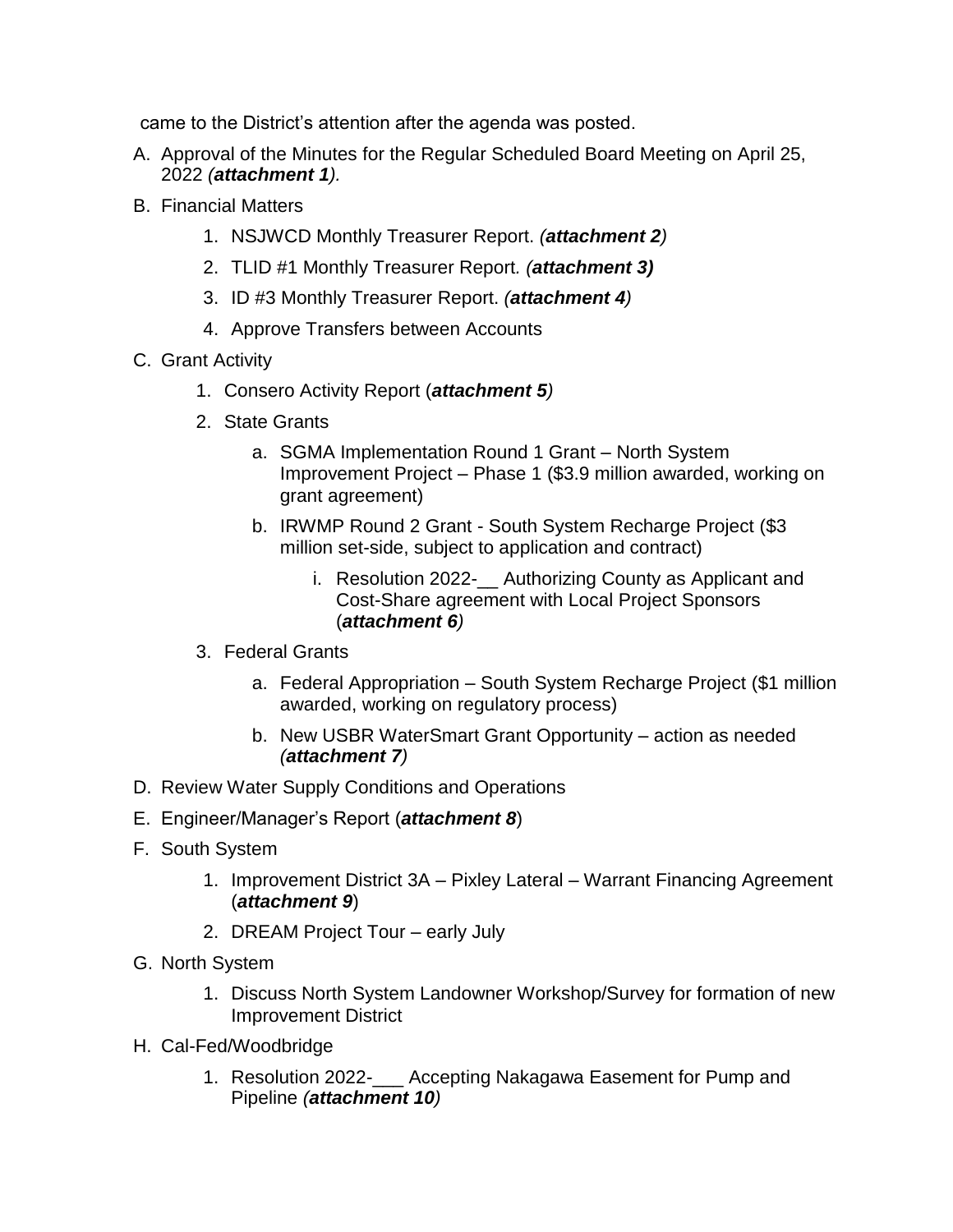- I. Sustainable Groundwater Management Act/ GWA Activity
	- *1.* Governor's Executive Order Well Permits
		- *i.* Resolution regarding Written Verification for Three County Well Permits (*attachment 11)*
	- 2. Schedule for Response to DWR and Amended GSP set Special NSJWCD Board Meeting for mid-July (possibly July 18)
- J. Proposed Groundwater Charge
	- 1. Public Hearing June 14, 2022, 2pm Grape Festival
	- 2. Landowner Appeals
		- i. Engineer's Memo and Recommendations for Roll Changes (*attachment 12*)
- K. 2022-23 Proposed Budget *(attachment 13)*
- L. Resolution Adopting FY 2022/2023 Appropriations Limit *(attachment 14)*
- M. Landowner communications
- N. Discussion of Board Planning Calendar

## **4. Other Director and Staff Reports**

- **A.** President's Report
- **B.** General Counsel Spaletta
- **C.** Committee Reports
- **D.** Other

# **5. Public Comment on Items Not on the Agenda**

Interested persons in the audience are welcome to introduce any topic within the jurisdiction of the NSJWCD Board. The time allowed for each speaker for comments made by the public is limited to 3 minutes. Matters presented under this agenda item may be discussed, but no action can be taken by the Board at this meeting except as follows:

- Briefly respond to statements made or questions raised.
- Ask a question for clarification.
- Provide a reference to staff or other resources for factual information.
- Request staff to report back at a subsequent meeting.
- An individual Board member or the Board itself may have the matter placed on a future agenda.

# **6. Closed Session - 4 items**

Closed Session pursuant to Section 54956.9(a) Existing Litigation CONFERENCE WITH LEGAL COUNSEL – *Woodbridge Irrigation District v. East Bay Municipal Utility District*, Sacramento County Superior Court Case No. 34-2018-00232142- CU-CO-GDS

Closed Session pursuant to Section 54956.8 Real Property Negotiations: (1) *Tecklenburg Property – Negotiators David Simpson and Jennifer Spaletta*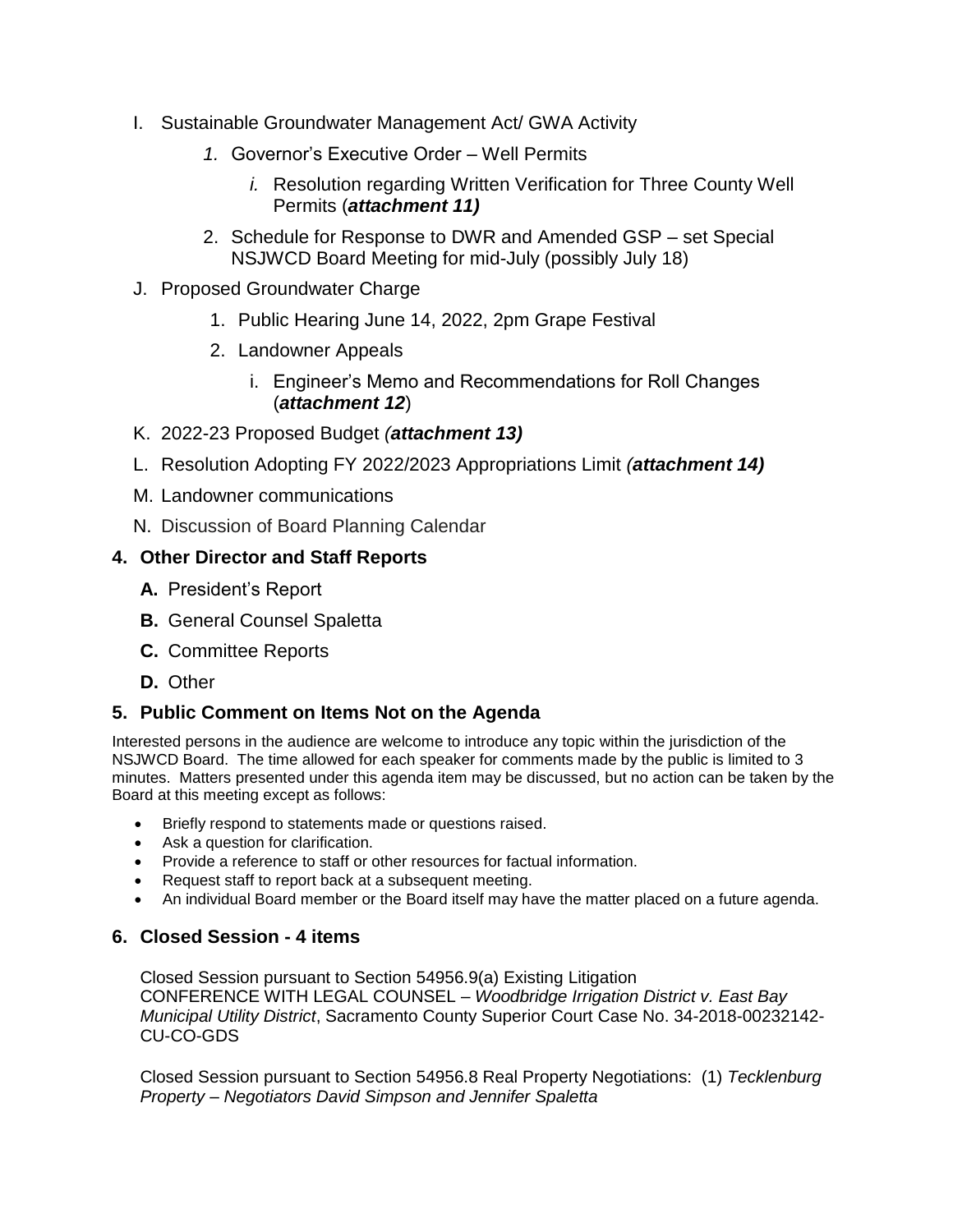Closed Session pursuant to Section 54956.9(c) Potential Litigation – One Case CONFERENCE WITH LEGAL COUNSEL

#### **Return to Open Session**

All reportable actions taken in closed session will be announced in open session following the closed session and will be duly noted in the official minutes of the meeting.

#### **7. Motion to Adjourn**

**NOTICE: Coronavirus COVID-19**

See Attached Notice Regarding COVID 19 and Teleconference Information **Next Regular Meeting June 27, 2021** from 2:00 PM- 4:00 PM Lodi Grape Festival Grounds- Barrel Room 413 E. Lockeford St, Lodi CA 95240 Also Available via Zoom **Action may be taken on any item**

*Agendas and Minutes may also be found at http:/ / www.NSJGroundwater.org Note: If you need disability-related modification or accommodation in order to participate in this meeting, please contact North San Joaquin Water Conservation District Staffat {209)712-1693 at least 48 hours prior to thestart of the meeting*